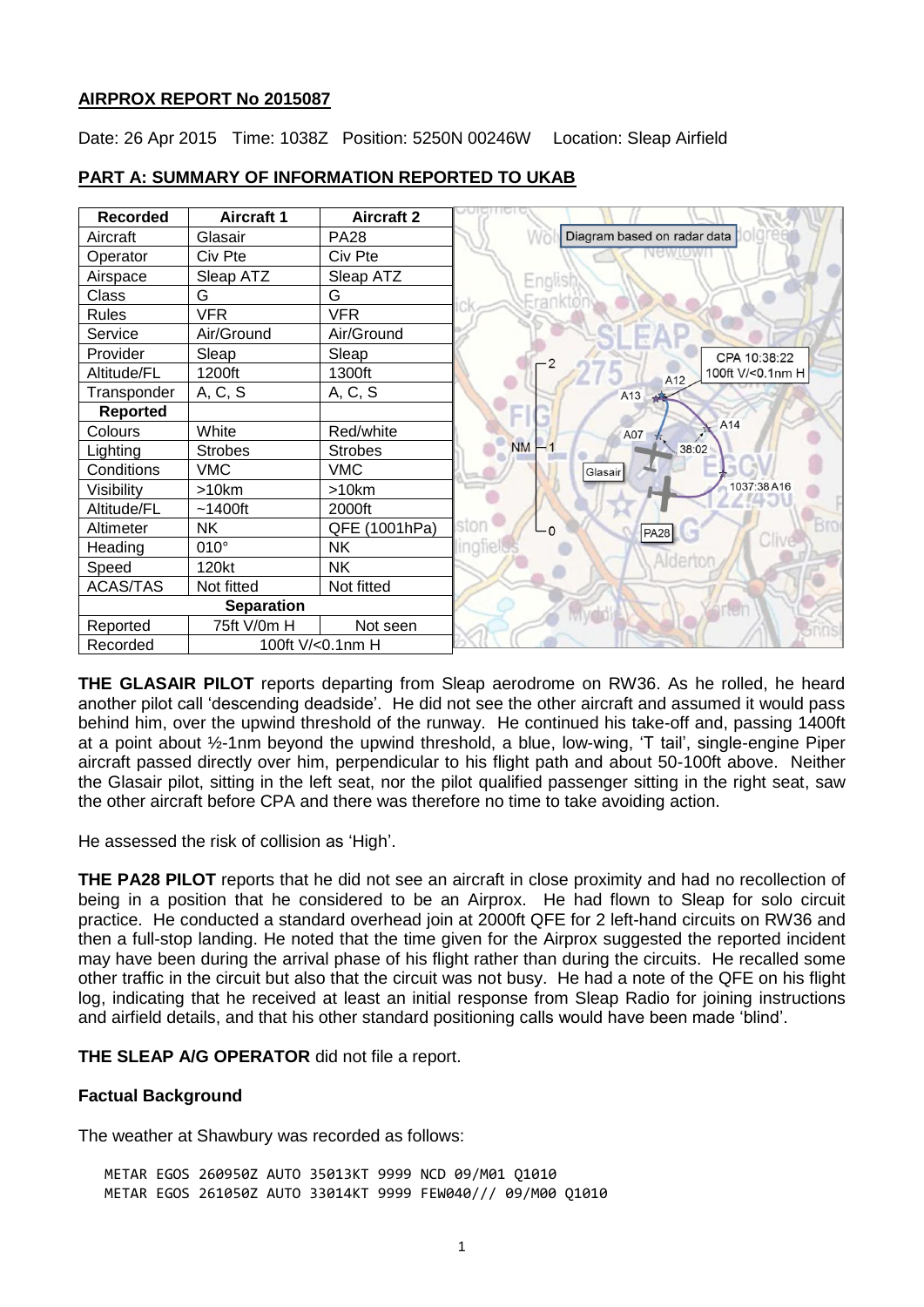### **Analysis and Investigation**

### **UKAB Secretariat**

The Glasair and PA28 pilots shared an equal responsibility for collision avoidance and not to operate in such proximity to other aircraft as to create a collision hazard<sup>1</sup>. An aircraft operated on or in the vicinity of an aerodrome shall conform with or avoid the pattern of traffic formed by other aircraft in operation<sup>2</sup>. The 'standard overhead join' is not defined in statute but is regarded as 'normal aviation practice'. The CAA GA Safety Poster 'The Standard "Overhead" Join<sup>3</sup> states that pilots should 'Position to cross at (or within if no other activity) the upwind end of the runway at circuit height'. The poster also states, 'Watch for aircraft taking off, as they could pose a hazard'.

### **Summary**

An Airprox was reported when a Glasair and a PA28 flew into proximity at 1038 on Sunday 26<sup>th</sup> April 2015. Both pilots were operating under VFR in VMC, in receipt of an A/G Service from Sleap. The Glasair pilot had just taken-off and was departing upwind when he saw the PA28 pass directly above, on a perpendicular track, at a vertical separation estimated to be 50-100ft; the PA28 pilot had just arrived at the airfield and was on the crosswind leg of his overhead join. He did not see the Glasair.

### **PART B: SUMMARY OF THE BOARD'S DISCUSSIONS**

Information available consisted of reports from the pilots of both aircraft and radar photographs/video recordings.

The Board members spent some time discussing upon whom the onus of responsibility lay with regard to collision avoidance in this incident. Both aircraft were being operated in the vicinity of the aerodrome, and hence both pilots were required to 'conform with or avoid the pattern of traffic formed' by the other. Members agreed that this was not a useful solution and, in the absence of specific legislation, agreed that the best guidance available lay in the definition of the 'Standard Overhead Join'. In this regard, the departing Glasair pilot would have reasonably expected the PA28 pilot to cross near the upwind threshold of the runway, whereas the radar replay indicated the Airprox occurred at a distance equal to about a runway length north of the upwind threshold.

Members reiterated that both pilots shared an equal responsibility for collision avoidance, and that both aircraft were there to be seen, but they agreed that in this instance, by not adopting the Standard Overhead Join, the PA28 pilot had essentially flown into conflict with the Glasair. It was also agreed that if the Standard Overhead Join procedure had been followed there would have been much greater separation and reduced risk; therefore they agreed that not conforming had been contributory to the Airprox. Considering the risk, members agreed unanimously that safety margins had been much reduced below normal; they noted that the Glasair pilot did not see the PA28 before CPA, and the PA28 pilot did not see the Glasair at all. Therefore, they considered that chance had played a major part in events and nothing more could have been done to improve matters.

# **PART C: ASSESSMENT OF CAUSE AND RISK**

Cause: The PA28 pilot flew into conflict with the Glasair.

Contributory Factor: The PA28 pilot did not conform to the 'Standard Overhead Join' procedure.

Degree of Risk: A.

 $\overline{a}$ 

<sup>1</sup> SERA.3205 Proximity.

<sup>2</sup> SERA.3225 Operation on and in the Vicinity of an Aerodrome.

<sup>3</sup> [http://www.caa.co.uk/application.aspx?catid=33&pagetype=65&appid=11&mode=detail&id=2166,](http://www.caa.co.uk/application.aspx?catid=33&pagetype=65&appid=11&mode=detail&id=2166) reproduced at Annex A.